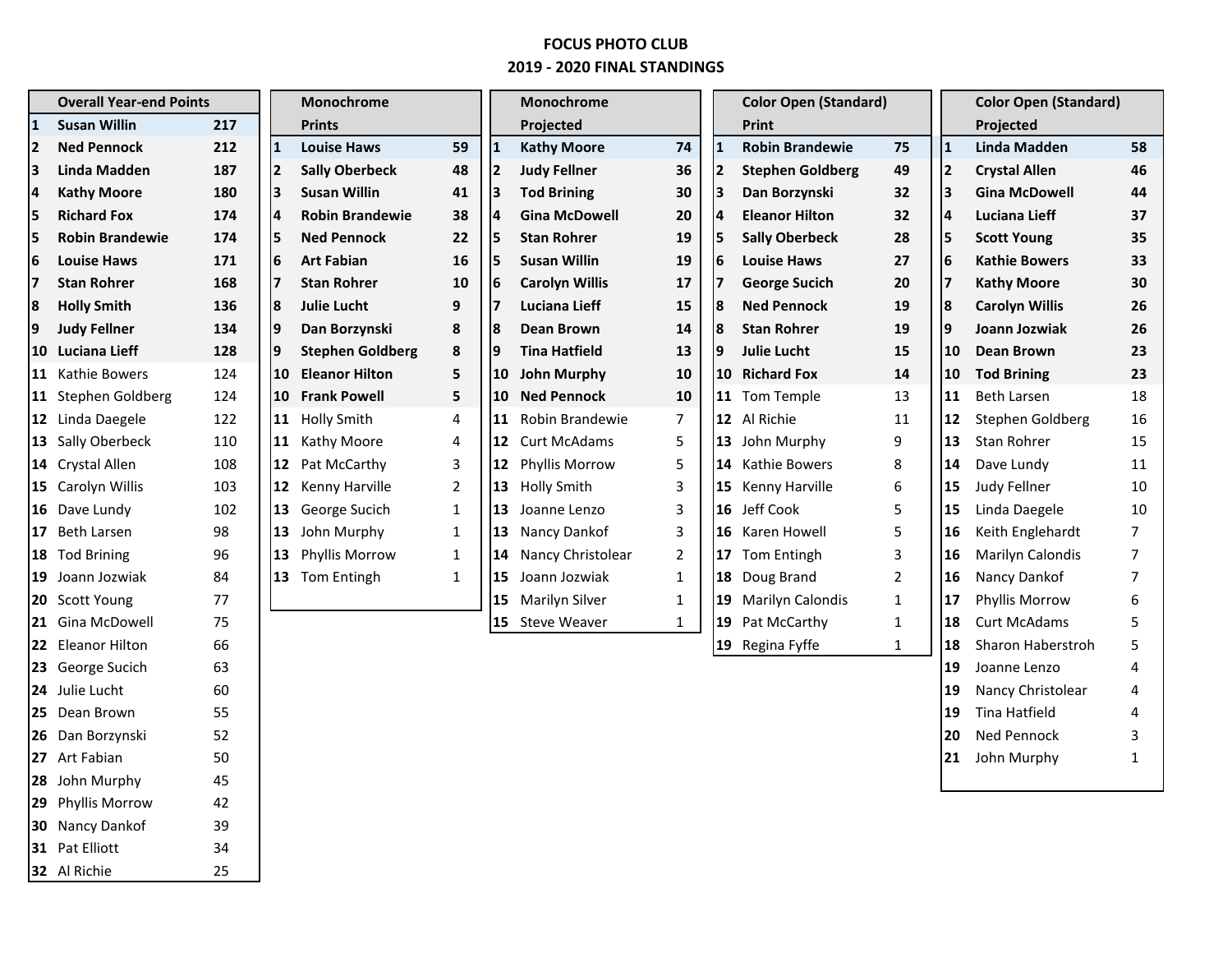## **FOCUS PHOTO CLUB 2019 - 2020 FINAL STANDINGS**

| <b>Overall Year-end Points</b> |                      |    | <b>Color Theme (Standard)</b> |                         | <b>Color Theme (Standard)</b> |              |                          |          | <b>Unlimited Editing Theme</b> |                         | <b>Unlimited Editing Theme</b> |           |                       |    |
|--------------------------------|----------------------|----|-------------------------------|-------------------------|-------------------------------|--------------|--------------------------|----------|--------------------------------|-------------------------|--------------------------------|-----------|-----------------------|----|
|                                | Continued            |    |                               | Print                   |                               |              | Projected                |          |                                | Print                   |                                |           | Projected             |    |
|                                | 33 Curt McAdams      | 25 | $\mathbf{1}$                  | <b>Holly Smith</b>      | 45                            | $\mathbf{1}$ | <b>Crystal Allen</b>     | 62       | $\mathbf{1}$                   | <b>Richard Fox</b>      | 87                             | 1         | <b>Susan Willin</b>   | 41 |
|                                | 34 Tom Temple        | 24 | <b>2</b>                      | <b>Stan Rohrer</b>      | 40                            | $\mathbf{1}$ | <b>Luciana Lieff</b>     | 62       | $\overline{2}$                 | <b>Holly Smith</b>      | 53                             | $\vert$ 1 | <b>Tod Brining</b>    | 41 |
|                                | 35 Marilyn Calondis  | 22 | 3                             | <b>Sally Oberbeck</b>   | 34                            | 2            | <b>Linda Daegele</b>     | 60       | 13                             | <b>Ned Pennock</b>      | 35                             | 12        | <b>Linda Daegele</b>  | 40 |
|                                | 36 Karen Howell      | 21 | 4                             | <b>Robin Brandewie</b>  | 31                            | 13           | Dave Lundy               | 56       | $\overline{4}$                 | <b>Stan Rohrer</b>      | 25                             | 12        | <b>Linda Madden</b>   | 40 |
|                                | 37 Tina Hatfield     | 20 | 5                             | <b>Louise Haws</b>      | 25                            | 14           | <b>Linda Madden</b>      | 48       | $\overline{a}$                 | <b>Susan Willin</b>     | 25                             | 13        | <b>Ned Pennock</b>    | 36 |
|                                | 38 Keith Englehardt  | 19 | 6                             | <b>Richard Fox</b>      | 19                            | 15           | <b>Scott Young</b>       | 42       | 5                              | <b>Louise Haws</b>      | 22                             | 14        | <b>Pat Elliott</b>    | 31 |
|                                | 38 Pat McCarthy      | 19 |                               | <b>Karen Howell</b>     | 16                            | 16           | <b>Kathy Moore</b>       | 33       | 6                              | <b>Julie Lucht</b>      | 15                             | l5        | <b>Judy Fellner</b>   | 30 |
|                                | 39 Jeff Cook         | 18 | 18                            | <b>Al Richie</b>        | 14                            | 17           | Joann Jozwiak            | 24       | $\overline{7}$                 | <b>Art Fabian</b>       | 12                             | 16        | <b>Beth Larsen</b>    | 28 |
|                                | 40 Sharon Haberstroh | 15 | 18                            | <b>Stephen Goldberg</b> | 14                            | 18           | <b>Beth Larsen</b>       | 21       | 8                              | <b>George Sucich</b>    | 10                             | 17        | <b>Kathie Bowers</b>  | 24 |
|                                | 40 Steve Weaver      | 15 | 19                            | <b>Pat McCarthy</b>     | 13                            | 19           | <b>Nancy Dankof</b>      | 20       | 9                              | <b>Jeff Cook</b>        | 9                              | 8         | <b>Carolyn Willis</b> | 20 |
|                                | 41 Steve Weaver      | 14 |                               | 10 Art Fabian           | 12                            | $ 10\rangle$ | <b>John Murphy</b>       | 16       | 10                             | <b>Carolyn Willis</b>   | 7                              | 9         | <b>Dave Lundy</b>     | 19 |
|                                | 42 Nancy Christolear | 10 | $ 11\rangle$                  | Julie Lucht             | $\overline{9}$                | <b>111</b>   | Carolyn Willis           | 15       | 10                             | <b>Stephen Goldberg</b> | 7                              | 10        | Joann Jozwiak         | 16 |
|                                | 43 Joanne Lenzo      | 9  |                               | 12 Marilyn Calondis     | 51                            |              | 12 Steve Weaver          | 14       |                                | 11 Kathie Bowers        | 3                              | 10        | <b>Phyllis Morrow</b> | 16 |
|                                | 44 Russ Loughlin     | 8  | 13                            | Regina Fyffe            | $\vert 4 \vert$               |              | 13 Judy Fellner          | 13       |                                | 12 Pat McCarthy         | 1                              | 11        | Luciana Lieff         | 14 |
|                                | 45 Kenny Harville    | 6  |                               | 14 George Sucich        | 3                             |              | 13 Ned Pennock           | 13       |                                |                         |                                | 12        | Kathy Moore           | 12 |
|                                | 46 Marilyn Silver    | 5  | 15                            | <b>Eleanor Hilton</b>   | 11                            | 114          | Robin Brandewie          | 10       |                                |                         |                                | 13        | <b>Holly Smith</b>    | 6  |
|                                | 46 Frank Powell      | 5. |                               | 15 Keith Englehardt     | 11                            | 114          | <b>Sharon Haberstroh</b> | 10       |                                |                         |                                | 14        | Nancy Dankof          | 6  |
|                                | 46 Regina Fyffe      |    |                               | 15 Tom Entingh          | 11                            |              | 15 Keith Englehardt      | 9        |                                |                         |                                | 14        | John Murphy           |    |
|                                | 47 Tom Entingh       |    |                               | 15 Tom Temple           |                               |              | 15 Stephen Goldberg      | 9        |                                |                         |                                | 15        | Stan Rohrer           |    |
|                                |                      |    |                               |                         |                               | 16           | <b>Marilyn Calondis</b>  | 8        |                                |                         |                                | 16        | Robin Brandewie       |    |
|                                |                      |    |                               |                         |                               | <b>16</b>    | <b>Russ Loughlin</b>     | 8        |                                |                         |                                | 17        | Dean Brown            |    |
|                                |                      |    |                               |                         |                               | 17           | Dean Brown               | 7        |                                |                         |                                | 18        | Keith Englehardt      |    |
|                                |                      |    |                               |                         |                               | 17           | Kathie Bowers            | 7        |                                |                         |                                | 18        | Marilyn Calondis      |    |
|                                |                      |    |                               |                         |                               | 17           | Susan Willin             |          |                                |                         |                                | 18        | Marilyn Silver        |    |
|                                |                      |    |                               |                         |                               | 18           | Gina McDowell            | 6        |                                |                         |                                | 18        | Russ Loughlin         |    |
|                                |                      |    |                               |                         |                               | 19           | Stan Rohrer              |          |                                |                         |                                | 18        |                       |    |
|                                |                      |    |                               |                         |                               | <b>20</b>    | <b>Marilyn Silver</b>    |          |                                |                         |                                |           |                       |    |
|                                |                      |    |                               |                         |                               | 21           | Joanne Lenzo             |          |                                |                         |                                |           |                       |    |
|                                |                      |    |                               |                         |                               | 22           | Pat Elliott              |          |                                |                         |                                |           |                       |    |
|                                |                      |    |                               | 23                      | <b>Phyllis Morrow</b>         |              |                          |          |                                |                         |                                |           |                       |    |
|                                |                      |    |                               |                         |                               |              | 24 Art Fabian            |          |                                |                         |                                |           |                       |    |
|                                |                      |    |                               |                         |                               | 24           | <b>Holly Smith</b>       |          |                                |                         |                                |           |                       |    |
|                                |                      |    |                               |                         |                               |              | 24 Jeff Cook             | $1\vert$ |                                |                         |                                |           |                       |    |